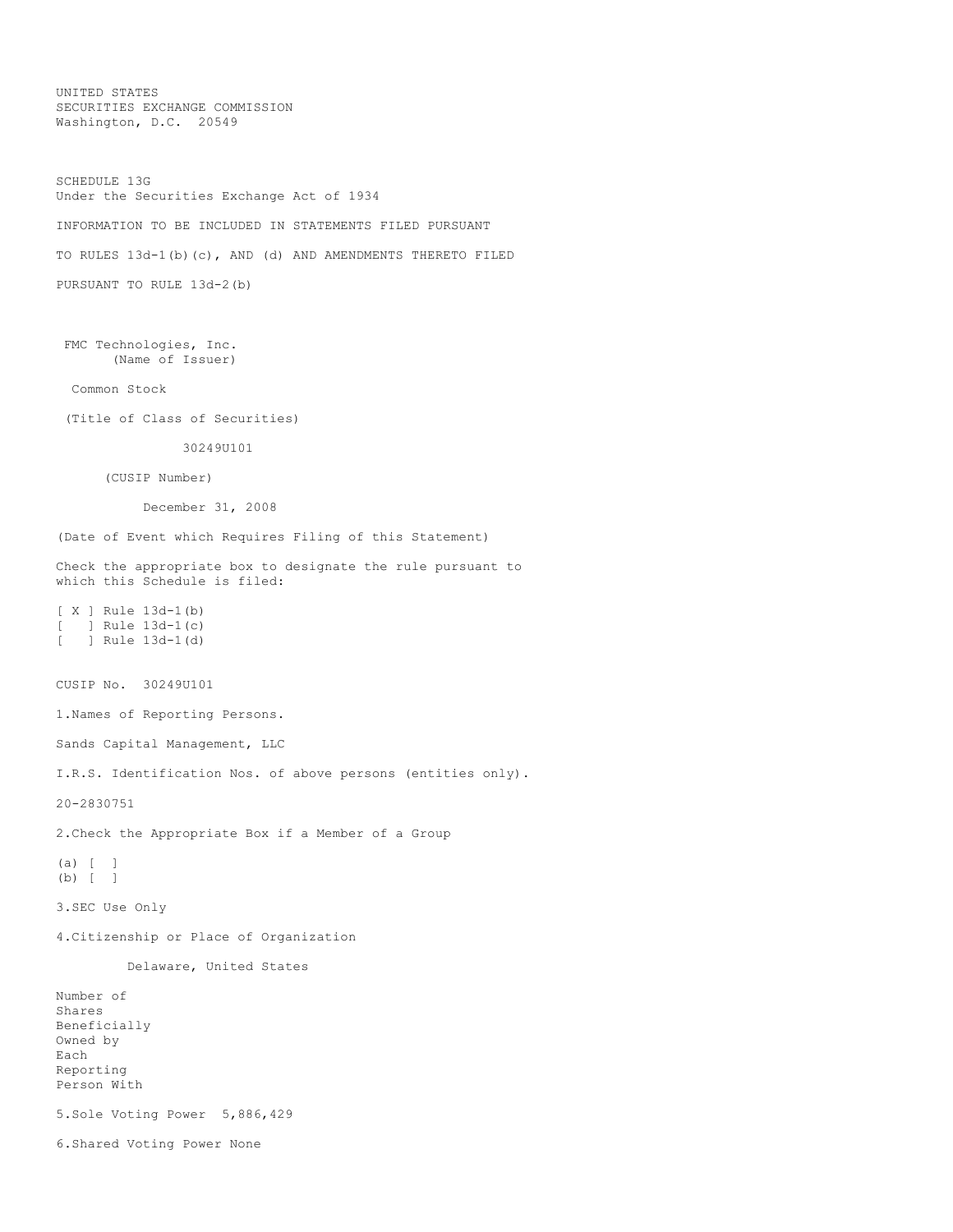7.Sole Dispositive Power 8,631,843 8.Shared Dispositive Power None 9.Aggregate Amount Beneficially Owned by Each Reporting Person 8,631,843 10.Check if the Aggregate Amount in Row (9) Excludes Certain Shares[ ] 11.Percent of Class Represented by Amount in Row (9) 6.90% 12.Type of Reporting Person: IA Item 1(a). Name of Issuer: FMC Technologies, Inc. Item 1(b). Address of Issuer's Principal Executive Offices: 1803 Gears Road Houston, TX 77067 United States Item 2(a). Name of Person Filing Sands Capital Management, LLC Item 2(b). Address of Principal Business Office or, if None, Residence 1101 Wilson Blvd. Suite 2300 Arlington, VA 22209 Item 2(c). Citizenship Delaware, United States Item 2(d). Title of Class of Securities: Common Stock Item 2(e). CUSIP Number: 30249U101 Item 3. If This Statement is Filed Pursuant to 240.13d-1(b) or 240.13d-2(b) or (c), Check Whether the Person Filing is a: (a) - Broker or dealer registered under Section 15 of the Act. (b) - Bank as defined in Section 3(a)(6) of the Act. (c) - Insurance company as defined in Section 3(a)(19) of the Act. (d) - Investment company registered under Section 8 of the Investment Company Act of 1940. (e) X An investment adviser in accordance with  $240.13d-1$  (b) (1) (ii)(E); (f) - An employee benefit plan or endowment fund in accordance with 240.13d-1(b)(1)(ii)(F); (g) - A parent holding company or control person in accordance with 240.13d-1(b)(1)(ii)(G); (h) - A savings association as defined in Section 3(b) of the Federal Deposit Insurance Act; (i) - A church plan that is excluded from the definition of an investment company under Section 3(c)(14) of the Investment Company Act of 1940; (j) - Group, in accordance with  $240.13d-1$ (b)(1)(ii)(J).

Item 4. Ownership:

a. Amount beneficially owned: 8,631,843

b. Percent of Class: 6.90%

c. Number of shares as to which the person has: